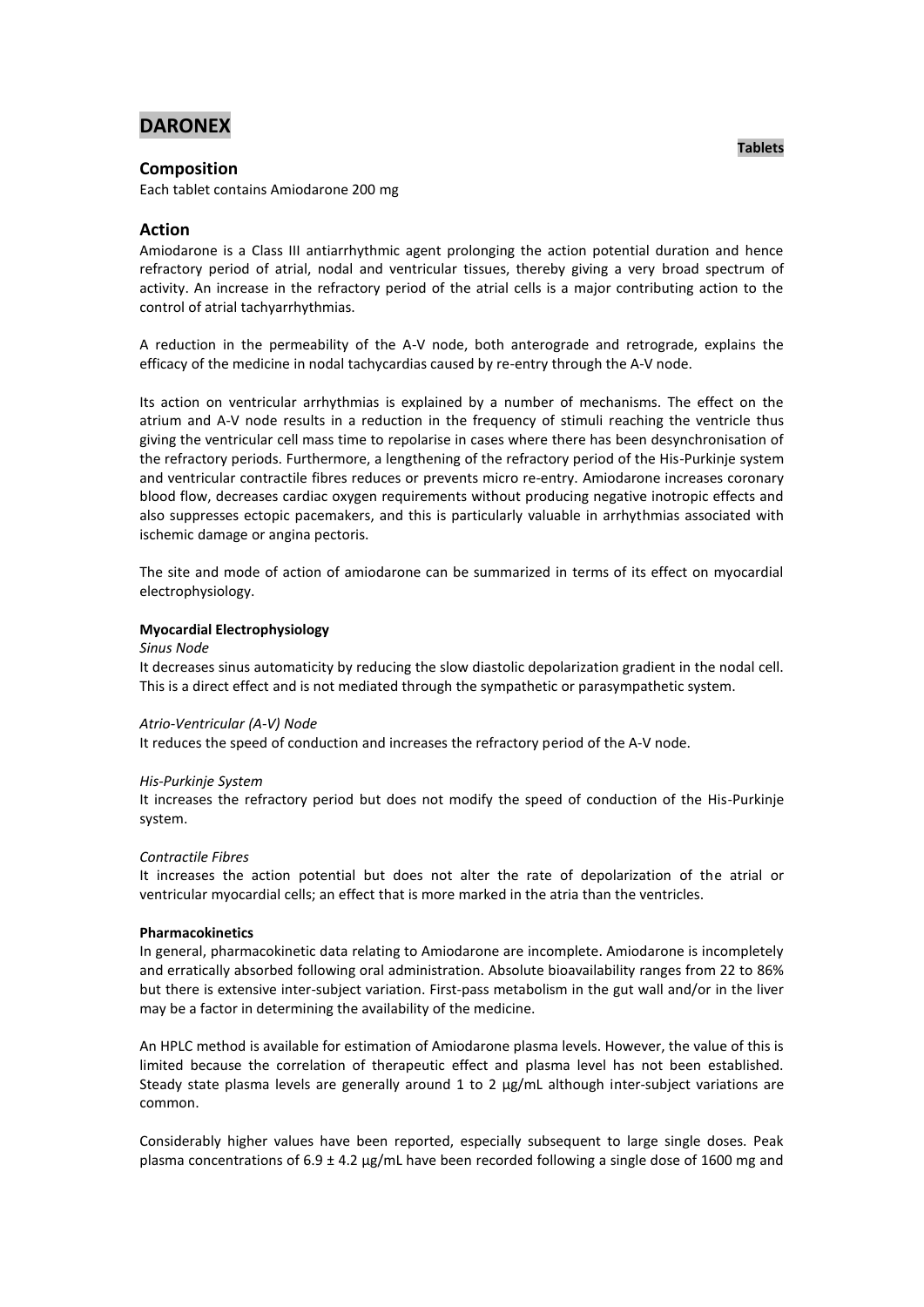1.7  $\pm$  0.3 µg/mL after a single dose of 800 mg. Steady state levels of 1.57  $\pm$  0.1 µg/mL and 3.9 µg/mL have been recorded after daily oral dosing in the range 800-1800 mg.

The half-life of Amiodarone is long and with chronic oral dosing can be from 14 to 110 days but is usually in the range 14 to 59 days. The principal metabolite of Amiodarone, which has been detected in the plasma and other tissues, is desethylamiodarone. This metabolite is reported to have a longer half-life than Amiodarone ie: 10 hours after a single dose of Amiodarone and 60-90 days after chronic dosing with Amiodarone. The activity of this metabolite is not known. Amiodarone is highly protein bound and is thought to bind strongly to protein at concentrations of 10 µg/mL. It is believed that most of the medicine is excreted via the liver and gastrointestinal tract by biliary excretion. There may be some hepatic recirculation.

The apparent volume of distribution after oral (200-400 mg) Amiodarone is  $6.31 \pm 4.93$  L/kg. Amiodarone appears to accumulate in adipose tissue and in highly perfused organs (lung, bone marrow, adrenals, liver, pancreas, heart, spleen and kidney). The concentration of Amiodarone in packed red blood cells is approximately 60% of that in plasma.

## **Indications**

Treatment should be initiated only under hospital or specialist supervision.

- Tachyarrhythmias associated with Wolff-Parkinson-White Syndrome. Atrial flutter and fibrillation when other agents cannot be used.
- All types of tachyarrhythmias of paroxysmal nature including: supraventricular, nodal and ventricular tachycardias, ventricular fibrillation; when other agents cannot be used. Tablets are used for stabilization and long term treatment.

## **Contraindications**

- Known hypersensitivity to iodine or Amiodarone or to any of the excipients.
- Pregnancy and Lactation
- In patients in whom bradycardia or AV block is sufficient to cause syncope, patients with sick sinus syndrome (risk of sinus arrest) or with severe conduction disorders, Amiodarone should only be used in conjunction with a pacemaker.
- Sinus bradycardia and Sino-atrial heart block.
- Amiodarone is contraindicated in patients with evidence, or a history of thyroid dysfunction.
- Combined therapy with medicines which may induce torsades de pointes.

## **Adverse Reactions**

Since the occurrence of certain side effects may be evident only after prolonged use, patients should be continually monitored.

**Ophthalmological:** Following continuous therapy, some patients may develop micro-deposits in the cornea.

The deposits are usually only visible by slit light examination and very rarely give rise to symptoms such as visual haloes.

These micro-deposits regress on reduction or discontinuation of Amiodarone and are considered benign in nature.

Impaired visual acuity due to optic neuritis has been observed.

Regular ophthalmological examinations are recommended during long term therapy.

**Cardiac:** Bradycardia which is generally moderate and dose dependant has been reported. In some cases (sinus node disease, elderly patients) marked bradycardia or sinus arrest has occurred. Rare instances of conduction disturbances (Sino-atrial block, various degrees of AV block) have been reported.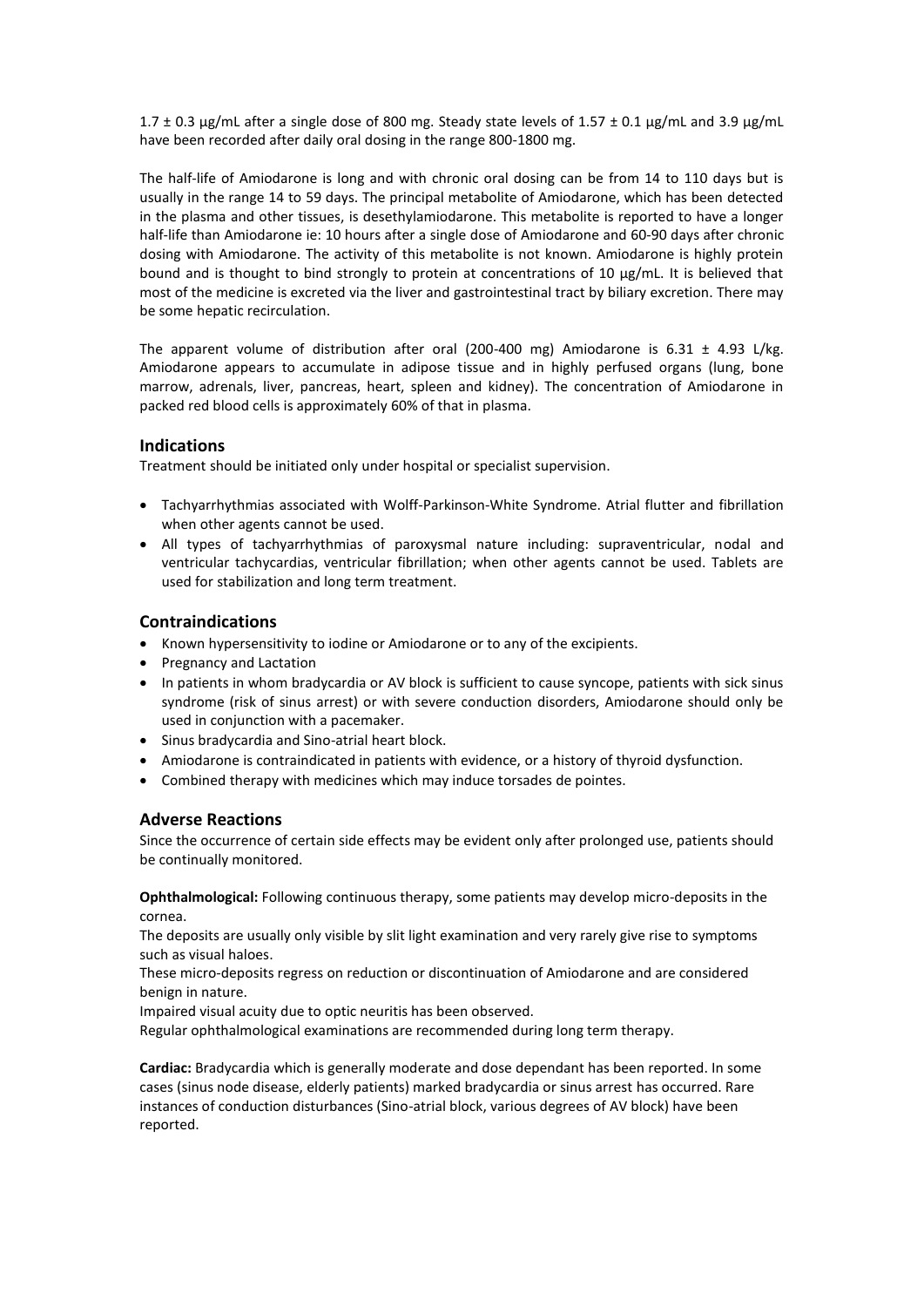The proarrhythmic effect of Amiodarone has usually occurred in combination with other precipitating factors, particularly other antiarrhythmic agents, digoxin and hypokalemia

**Dermatological:** Photosensitization may be induced in certain individuals **-** this can usually be alleviated by the use of total sun block barrier creams and other protective measures. Less frequently a bluish discoloration of the skin has been reported. This pigmentation is usually slowly reversible on discontinuation of Amiodarone, but may not completely disappear.

**Thyroid:** Both hyper- and hypothyroidism have been reported either during or soon after treatment with Amiodarone.

Monitoring of the usual thyroid tests may be confusing because some (PBI and <sup>131</sup>I uptake) are invalidated and others  $(T_4, T_3$  and FTI), may be altered, where the patient is clearly euthyroid. Clinical monitoring is therefore recommended and should be continued for several months following discontinuation of Amiodarone therapy.

This follow up monitoring is particularly important in the elderly. In patients who have a history of thyroid dysfunction, regular testing is recommended.

Clinical features of hyperthyroidism, such as mass loss, asthenia, restlessness, increase in heart rate or the recurrence of cardiac dysrhythmia, angina or congestive heart failure, should alert the clinician. The diagnosis may be supported by an elevated serum tri-iodothyronine  $(T_3)$ , a low level of thyroid stimulating hormone (TSH) and a reduced TSH response to thyrotropin releasing hormone (TRH). Elevation of reverse  $T_3$  (rT<sub>3</sub>) may also be found.

Clinical features of hypothyroidism such as mass gain and reduced activity or excessive bradycardia should alert the clinician. The onset may be abrupt. The diagnosis may be supported by the presence of an elevated serum TSH level and an exaggerated TSH response to TRH. The thyroxin (T4) T3 and free thyroxine index may be low.

In the case of hyperthyroidism Amiodarone should be withdrawn.

In cases of severe hyperthyroidism, courses of antithyroid medication have been used and large doses are required initially. These may not always be effective and concomitant high dose corticosteroids may be required for several weeks. Thyroid hypo function usually resolves within 3 months of discontinuation of Amiodarone therapy and it may be treated cautiously with L-thyroxin.

Concomitant use of Amiodarone is only advocated in life threatening situations, when TSH levels may provide a guide to the dosage of L-thyroxin.

**Pulmonary:** Severe pulmonary toxicity has been reported, including fibrosis and interstitial pneumonitis. Diffuse pulmonary alveolitis may also occur, sometimes presenting as unexplained or disproportionate dyspnoea.

There may be an associated deterioration in general health (mass loss, fever, fatigue). Patients developing dyspnoea, without signs of cardiac failure or loss of control of arrhythmias, should be clinically evaluated, including lung function tests and chest X-ray. Pulmonary alveolitis is usually reversible on early discontinuation of amiodarone use, with or without

concomitant use of corticosteroids. Clinical symptoms often resolve within weeks followed by slower radiological and lung function improvement. These pulmonary effects may be potentially fatal.

**Hepatic:** Liver function, particularly transaminases, should be monitored before treatment and periodically thereafter. At the beginning of therapy elevation of serum transaminases which can be in isolation (1,5 to 3 times normal) may occur. These may return to normal with dose reduction or sometimes spontaneously. Occasional cases of acute liver disorders with elevated serum transaminases and / or jaundice may occur. These normally resolve once treatment has been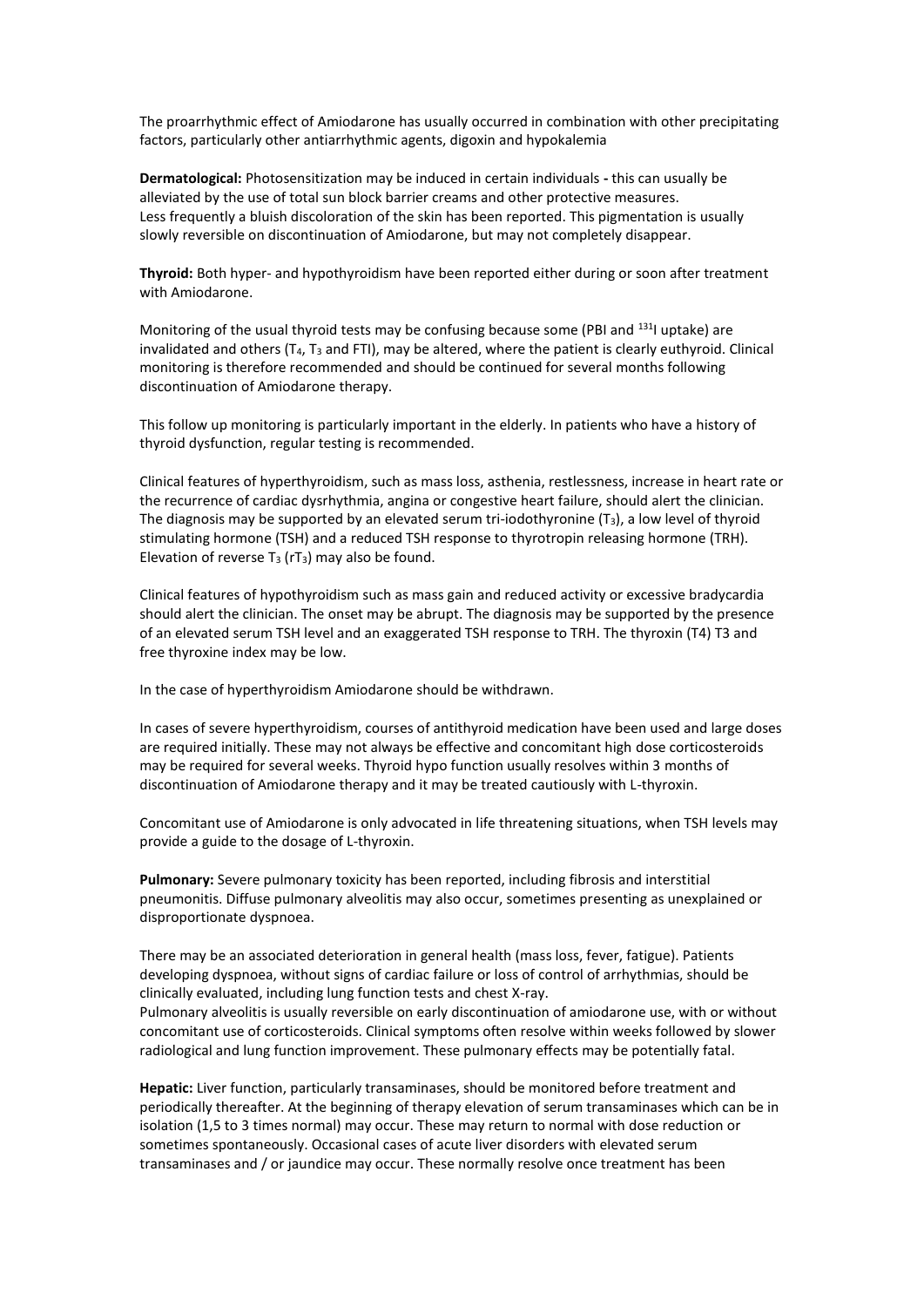#### withdrawn.

There have been reports of chronic liver disease during long term therapy. Alteration of laboratory tests (transaminases elevated 1,5 to 3 times) or clinical signs (possible hepatomegaly), during treatment of longer than 6 months, should suggest this diagnosis. Routine monitoring of liver function tests is advised. A few cases of irreversible progression have been reported. Histological findings may resemble pseudo-alcoholic hepatitis - they can be variable and may include cirrhosis.

**Neurological:** Peripheral neuropathy and or myopathy. These conditions may be serious and may be reversible on withdrawal of Amiodarone.

Nightmares, vertigo, headaches and sleeplessness may occur. Tremor and ataxia have also been reported, usually with complete regression following reduction of dose or withdrawal of treatment. Benign raised intra-cranial pressure has been reported.

**ECG:** Amiodarone will induce ECG changes : QT interval lengthening corresponding to prolonged repolarization, U waves and deformed T waves may occur because of the fixing of Amiodarone in the cardiac tissue. These are not signs of toxicity and dosing may continue.

**Other:** Nausea, vomiting, metallic taste (which usually occur with loading dose and which regress on dose reduction) fatigue and epididymo-orchitis have been reported. Isolated cases suggesting hypersensitivity have been reported. Symptoms include vasculitis, renal involvement with moderate elevation of creatinine levels or thrombocytopaenia have been observed.

## **Warnings and Precautions**

It is recommended to perform an ECG and serum potassium measurement before treatment initiation.

As Amiodarone may induce thyroid disorders, particularly in patients with personal or family history of thyroid disorders, clinical and biological monitoring is recommended before starting treatment, ultrasensitive TSH (usTSH) assay, during treatment and for several months following treatment discontinuation. Serum usTSH levels should be measured when thyroid dysfunction is suspected. Severe cases, with clinical presentation of thyrotoxicosis, sometimes fatal, require emergency therapeutic management.

Regular monitoring of liver function tests (transaminases) is recommended as soon as Amiodarone is started and during treatment. Regular monitoring of liver function tests (transaminases) is recommended during treatment.

Anaesthesia: Before surgery the anesthetist should be informed that the patient is taking Amiodarone.

## **Use in Heart Failure**

Amiodarone is not contraindicated in patients with latent or manifest heart failure but caution should be exercised as existing heart failure may occasionally be worsened. In such cases Amiodarone should be associated with the usual cardiotonic and diuretic treatment.

Excessive doses may lead to atropine resistant bradycardia and to conduction disturbances, particularly in elderly patients or during digitalis therapy. Amiodarone, like quinidine and disopyramide, has caused atypical ventricular tachycardia. In patients with previous history of the above condition, Amiodarone should be avoided. Use of higher doses of Amiodarone is not advisable in persons with a history of atypical ventricular tachycardia previously induced by another antiarrhythmic agent.

Treatment should be discontinued in case of onset of 2<sup>nd</sup> or 3<sup>rd</sup> degree A-V block, Sino-atrial block, bifascicular or trifascular block.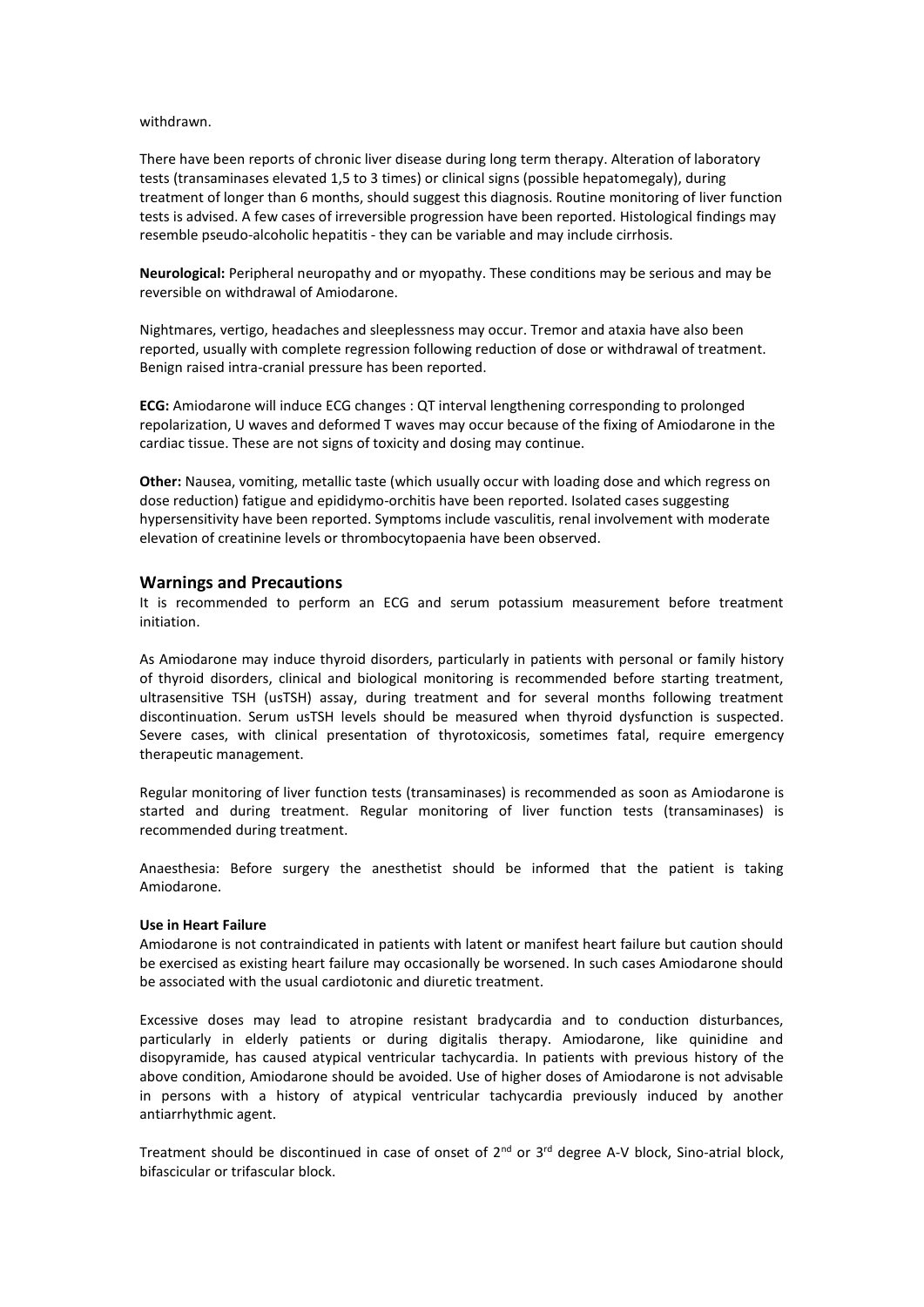### **ECG Monitoring**

Regular ECG monitoring is recommended in patients on long term therapy with Amiodarone. U waves, deformed T waves and QT prolongation may occur in the ECG because of the fixing of Amiodarone in the myocardial tissues and is not an indication for withdrawing Amiodarone.

The prolongation of QT interval occurs in almost all patients as this is related to the electrophysiological and antiarrhythmic properties of the medicine. Prolongation of the actual QT above 0.60 seconds rather than QTC or QRS widening, may be an important warning sign that requires modification of therapy. Too high a dosage may lead to severe bradycardia and to conduction disturbances with the appearance of an idioventricular rhythm (atypical ventricular tachycardia; Torsade de Pointes) particularly in elderly patients or during digitalis or other antiarrhythmic therapy. In such circumstances Amiodarone should be temporarily withdrawn.

#### **Ocular Changes**

Corneal deposits develop in almost all patients (see Adverse Effects - Ocular) and regular ophthalmological monitoring (e.g. slit lamp biomicroscopy, visual acuity, ophthalmoscopy, etc) is recommended. If blurred or decreased vision occurs, ophthalmological examination including fundoscopy should be promptly performed. Appearance of optic neuropathy and/or optic neuritis requires Amiodarone withdrawal due to the potential progression to blindness.

#### **Pulmonary Lesions**

Clinical and radiological evidence of pulmonary fibrosis and/or pneumonitis has been reported sometimes presenting as unexplained or disproportionate dyspnoea .Regular chest X-ray should be performed routinely in patients undergoing long term therapy. The effect has usually been reversible with corticosteroid therapy and/or reduction or withdrawal of Amiodarone therapy.

Onset of dyspnoea or non-productive cough may be related to pulmonary toxicity.

### **Pregnancy**

### *Category D*

There is positive evidence of human fetal risk based on adverse reaction data from investigational or marketing experience or studies in humans, but potential benefits may warrant use of the drug in pregnant women despite potential risks.

#### **Nursing Mothers**

As Amiodarone and its desethyl metabolite are secreted in breast milk and its safety in the new-born has not been established, it should not be given to nursing mothers. If a situation demands that Amiodarone be given to a nursing mother, alternative infant feeding should be instituted.

#### **Pediatric Use**

The safety and efficacy of Amiodarone in pediatric patients have not been established. Therefore its use in pediatric patients is not recommended.

#### **Hepatic Dysfunction**

Elevation of liver enzyme (e.g. serum aspartate aminotransferase, serum alanine aminotransferase, glutamyl transpeptidase) levels occurs quite commonly in patients undergoing treatment with amiodarone and in some cases is asymptomatic. The changes appear to be dose dependent rather than an idiosyncratic type. Hepatotoxicity has occasionally been reported and closes monitoring of hepatic function with liver function tests is recommended as soon as Amiodarone is started and regularly during treatment.

Acute liver disorders (including severe hepatocellular insufficiency or hepatic failure, sometimes fatal) and chronic liver disorders may occur. Therefore, Amiodarone dose should be reduced or the treatment discontinued if the transaminases increase exceeds three times the normal range.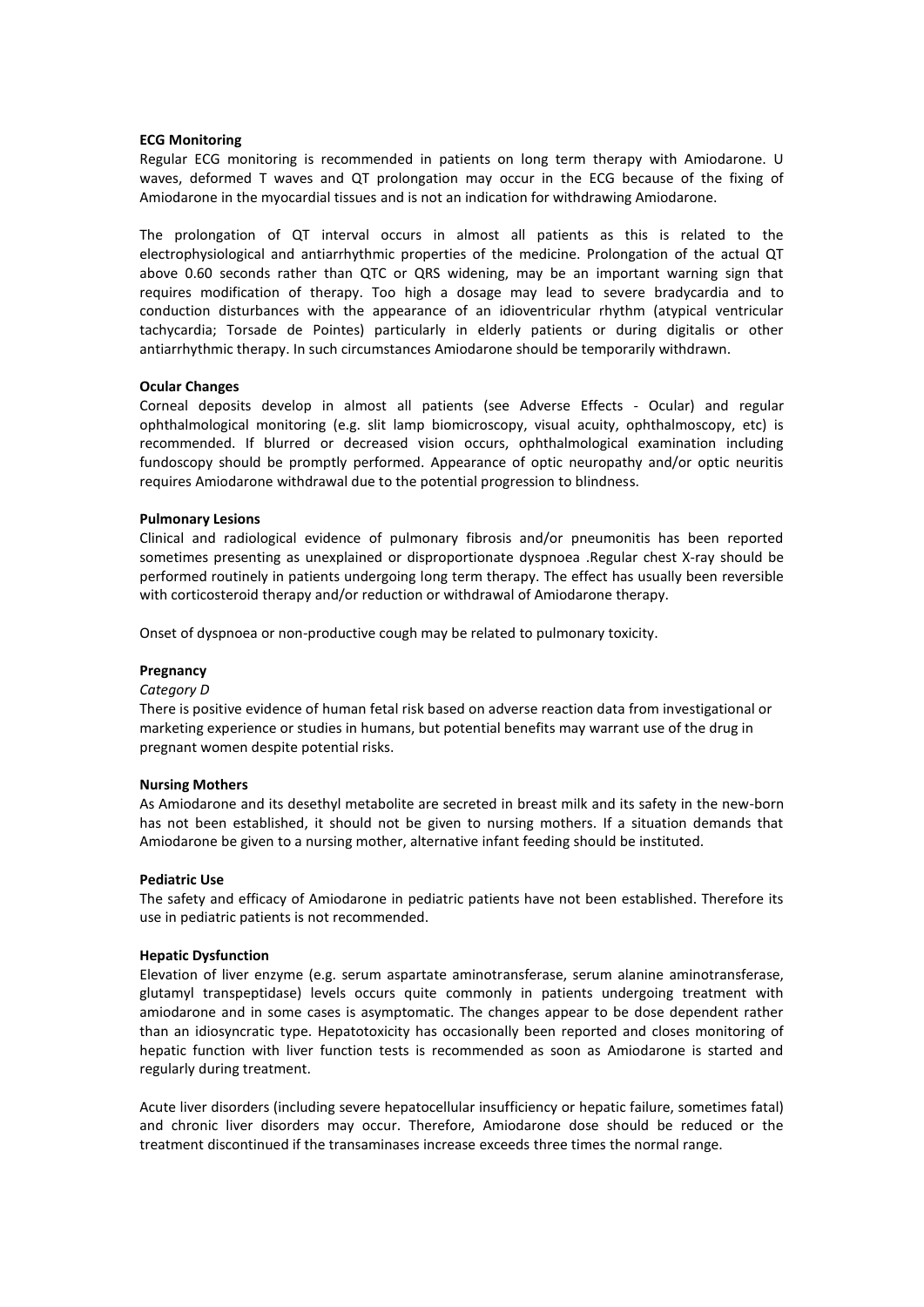Clinical and biological signs of chronic liver disorders due to oral Amiodarone may be minimal and reversible after treatment withdrawal, however fatal cases have been reported.

## **Use in Hepatic Disease**

Because of the potential risk of hepatotoxicity and/or accumulation, Amiodarone should be used with extreme caution in patients with hepatic disease.

## **Skin Reaction**

Photosensitivity is quite common (see Adverse Effects - Dermatological) and there is a wide spectrum of skin reactions, ranging from an increased propensity to suntan during the summer months to intense burning and erythema and swelling of the exposed area. The intensity of these reactions could be alleviated by a reduction in dosage or by application of a protective sunscreen. Patients should be instructed to avoid exposure to the sun or use protective measures during therapy.

Some patients have developed skin pigmentation (slate grey/purple colour) of the exposed areas. This pigmentation can be avoided if doses are kept as low as possible. If the pigmentation is cosmetically unsightly, Amiodarone should be discontinued if alternative therapy is possible.

## **Neurological Toxicity**

Peripheral neuropathy could occur in patients on long term high dosage (generally over 400 mg/day) regime.

Intracellular inclusion bodies, similar to those seen in skin have been demonstrated in peripheral nerve fibres. Sensorimotor neuropathy, with a glove and stocking distribution has been reported in patients. Histologically, segmental demyelination of the nerve fibres has also been demonstrated. After discontinuation of the medicine, the neurological complication is slowly and incompletely resolved.

## **Use in Renal Disease**

Renal excretion of the medicine is minimal. This suggests that modification of the dose of Amiodarone in patients with renal failure is unnecessary.

## **Drug Interactions**

Combined therapy with medicines that may induce 'Torsade de Pointes' is contraindicated.

## **Antiarrhythmic Agents, such as**

*Class IA antiarrhythmic agents, including*

- **Disopyramide:** combined treatment of Amiodarone and disopyramide causes an increase in the QT interval.
- **Procainamide:** serum levels of procainamide increased significantly with co administration of Amiodarone and secondary to this increase cardiac, gastrointestinal and neural toxicity may develop.
- **Quinidine:** atypical ventricular tachycardia with QT prolongation may develop after Amiodarone is added to a stable quinidine regimen. This is thought to be due to either a change in the protein or receptor binding of quinidine. Serum levels of quinidine increased significantly with concomitant Amiodarone therapy. Careful monitoring of the electrocardiogram for QT interval prolongation and of serum levels of quinidine is indicated when Amiodarone is added to quinidine treatment.

### *Mexiletine*

Co administration with Amiodarone increases QT interval.

### *Sotalol*

**Non-antiarrhythmic Agents, such as** *Erythromycin IV & Pentamidine IV*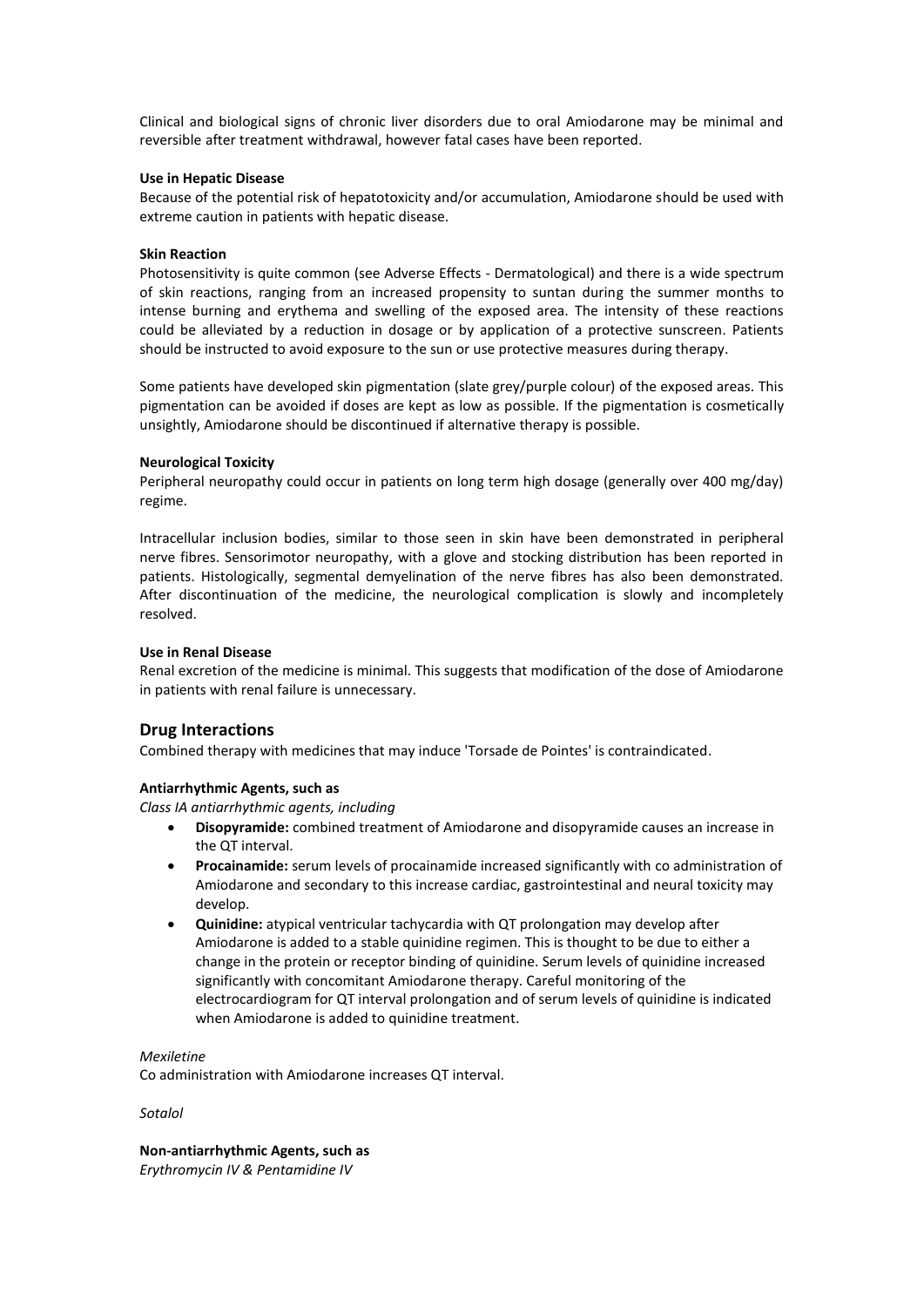As there is an increased risk of potentially lethal 'Torsades de Pointes.'

### **Combined therapy with the following medicines is not recommended**

*Beta adrenergic blocking medicines*

Amiodarone itself exhibits noncompetitive alpha and beta adrenergic inhibition. It should be used with caution in patients on beta blockers as it may potentiate bradycardia.

#### *Calcium Antagonists*

Co administration of Amiodarone with medicines of the calcium antagonist type may lead to undue bradycardia.

### *MAO Inhibitors*

Co administration with monoamine oxidase inhibitors is contraindicated on theoretical grounds.

#### *Stimulant laxative agents*

Their use may cause Hypokalemia and therefore increase the risk of 'Torsades de Pointes'; other types of laxative agents should be used.

#### *Fluoroquinolones*

Should be avoided in patients receiving Amiodarone.

## **Caution should be exercised when using the following medicines in combination with Amiodarone:** *Agents which may induce Hypokalemia*

For example: diuretics inducing Hypokalemia, either alone or combined; systemic corticosteroids (gluco-, mineralo-); tetracosactrin; amphotericin B (IV). It is necessary to prevent the onset of Hypokalemia (and to correct Hypokalemia); the QT interval should be monitored and, in case of 'torsades de pointes', antiarrhythmic agents should not be given (ventricular pacing should be initiated; IV magnesium may be used).

### *Digoxin*

Co administration of Amiodarone to patients already receiving digitalis increases plasma digoxin concentrations by about 70% and therefore precipitates toxicity and could lead to severe bradycardia and conduction disturbances with the appearance of idioventricular rhythm. The mechanism of action is unknown but Amiodarone may displace tissue glycoside or interfere with digoxin excretion. ECG and digoxin plasma levels should be monitored and patients should be observed for clinical signs of digoxin toxicity. It may be necessary to adjust dosage of digoxin treatment

### *Flecainide*

Possible increase of flecainide plasma levels: dosage of flecainide should be adjusted.

### *Anesthesia, oxygen therapy*

Potentially severe complications have been reported in patients undergoing general anesthesia, such as bradycardia unresponsive to atropine, hypotension, disturbances of conduction, decreased cardiac output.

A few cases of severe respiratory complications, such as adult acute respiratory distress syndrome, resulting sometimes in fatalities, have been observed most often in the period immediately after surgery. A possible interaction with a high oxygen concentration may be implicated.

### *Phenytoin*

Possible increase in plasma phenytoin levels with signs of overdosage (particularly neurological signs); clinical monitoring should be undertaken and phenytoin dosage should be reduced as soon as overdosage signs appear; phenytoin plasma levels should be determined.

### *Warfarin and other anticoagulant agents*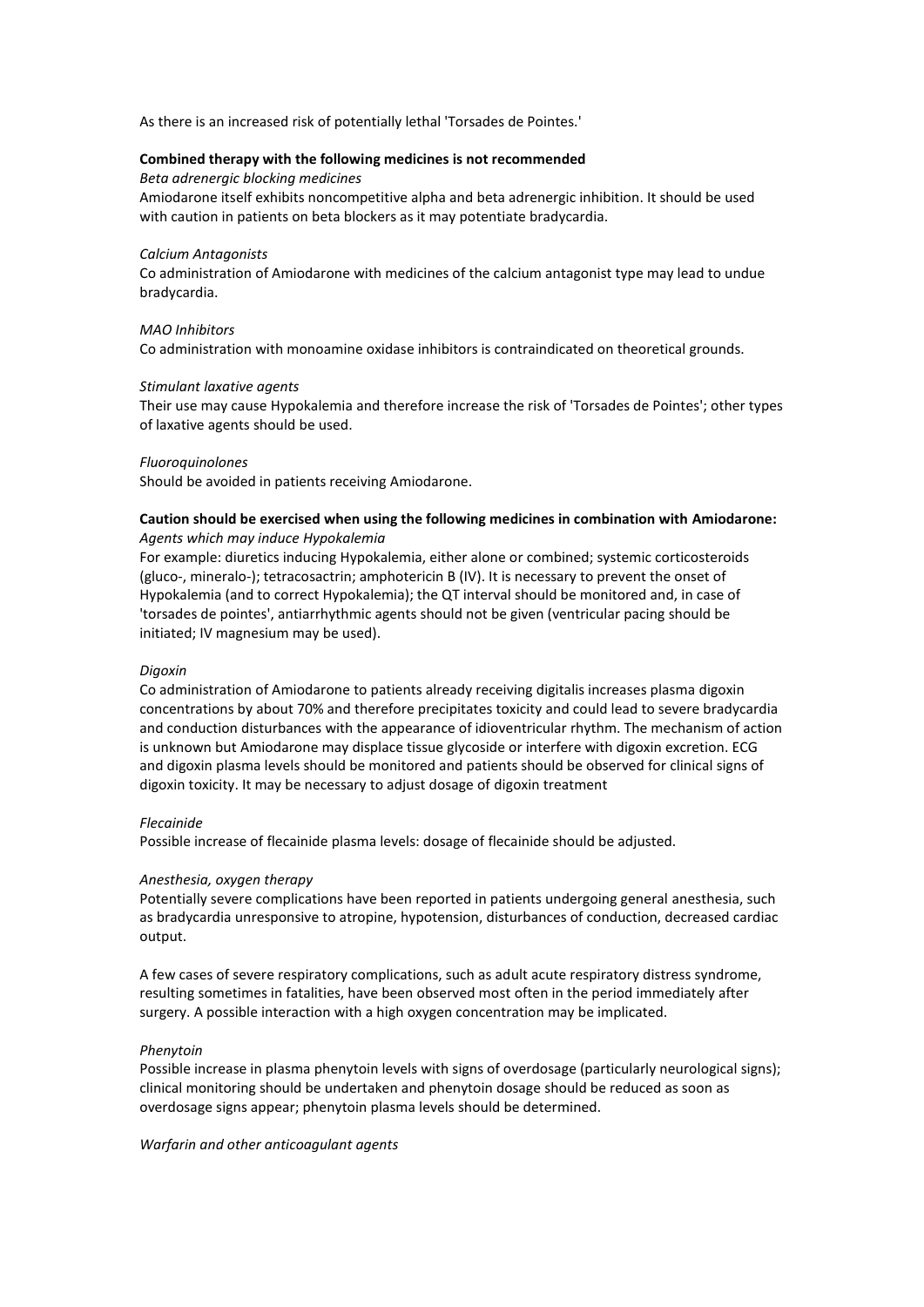Amiodarone potentiates anticoagulant therapy and increases the risk of bleeding. More frequent monitoring of prothrombin level and dosage adjustment of oral anticoagulant during treatment with and after discontinuation of Amiodarone therapy is necessary.

## *Medicines metabolised by cytochrome P450 3A4*

When such medicines are co-administered with Amiodarone, an inhibitor of CYP 3A4, this may result in a higher level of their plasma concentrations, which may lead to a possible increase in their toxicity: Cyclosporine: dosage should be adjusted.

Fentanyl: combination with Amiodarone may enhance the pharmacologic effects of Fentanyl and increase the risk of its toxicity.

Simvastatin and other statins metabolised by CYP 3A4: increased risk of muscular toxicity. Other: lignocaine, tacrolimus, sildenafil, midazolam, triazolam, dihydroergotamine, ergotamine.

## *Other*

Consideration should be given to the possibility that Amiodarone may alter the plasma concentration of other medicines particularly those which are highly protein bound.

### **Interference with Clinical, Laboratory and Other Tests**

#### *Thyroid Function Tests*

Amiodarone contains 2 atoms of iodine and bears a structural resemblance to the molecule of thyroxin. A 300mg maintenance dose of Amiodarone has been reported to yield 9 mg/day of iodine at steady state, well in excess of the highest normal dietary intake.

As a consequence of taking the medicine and in the absence of any clinical thyroid dysfunction, changes in tests of thyroid function may occur, variable in number and degree. Typically, the PBI, iodine uptake, serum thyroxin (T4), reverse triiodothyronine (rT3) and free thyroxin index (FTI) rise and serum triiodothyronine (T3) falls.

Abnormalities, either multiple or single, may occur in approximately 12% of patients. In particular a low T3 syndrome has been described, as with other medicines such as Dexamethasone.

## **Dosage and Administration**

The minimum effective dose should be used at all times. Dosage should be adjusted according to individual patient's response and well being.

### The following dosage regimen is generally effective.

*Initial stabilization: -* initiate treatment with 200 mg three times daily for one week. Reduce this dosage to 200 mg twice daily for a further week.

*Maintenance: -* following the initial stabilization period, the dosage should be reduced to 200 mg daily, or less, if appropriate. The maintenance dose should be regularly reviewed, especially where this exceeds 200 mg daily.

#### **GENERAL CONSIDERATIONS**

It is necessary to administer high initial doses because the onset of action is slow, whilst the necessary tissue levels of Amiodarone are being achieved. Amiodarone has a very low acute toxicity, therefore few serious problems have been observed during this initial phase.

Excessive dosing during maintenance therapy may cause side effects which are thought to be due to excessive tissue retention of Amiodarone and / or its metabolites. The side effects gradually disappear as the tissue levels of Amiodarone decline following reduction of dosage or withdrawal of Amiodarone.

Once Amiodarone treatment is withdrawn, residual tissue bound Amiodarone may protect the patient for up to one month, but the likelihood of the reoccurrence of cardiac arrhythmias, during this